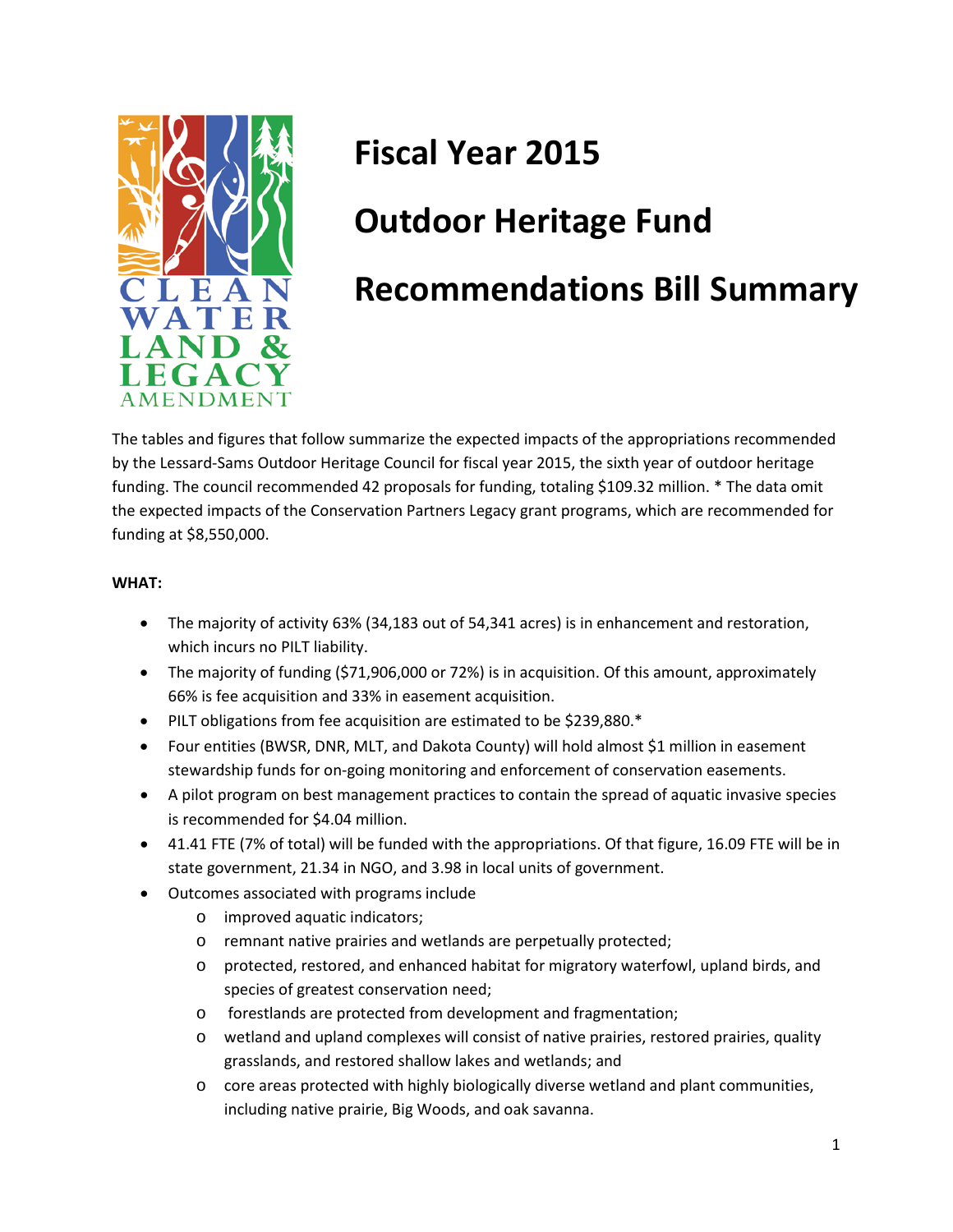

Funds by Activity - detailed tables on page 4



#### **WHERE:**

- The majority of activity (58%) and funding (54%) recommended will be focused on the prairie and prairie transition areas of the state and supports the goals and objectives of the Minnesota Prairie Plan.
- Almost 2,000 acres of native prairie is anticipated to be acquired and 7,000 acres of native prairie will be restored and enhanced with these recommendations.
- Forests in the northern and southeastern regions of the state are anticipated to see 42% of the activity with 29% of the recommended funds dedicated to this activity.
- 12% of the activity will be in the metro/urbanizing area, constituting 17% of funding recommended. (This figure does not include the Conservation Partners Legacy Metro area grant program, recommended for \$4 million.)
- 140 miles of shoreline will be restored, enhanced and/or protected.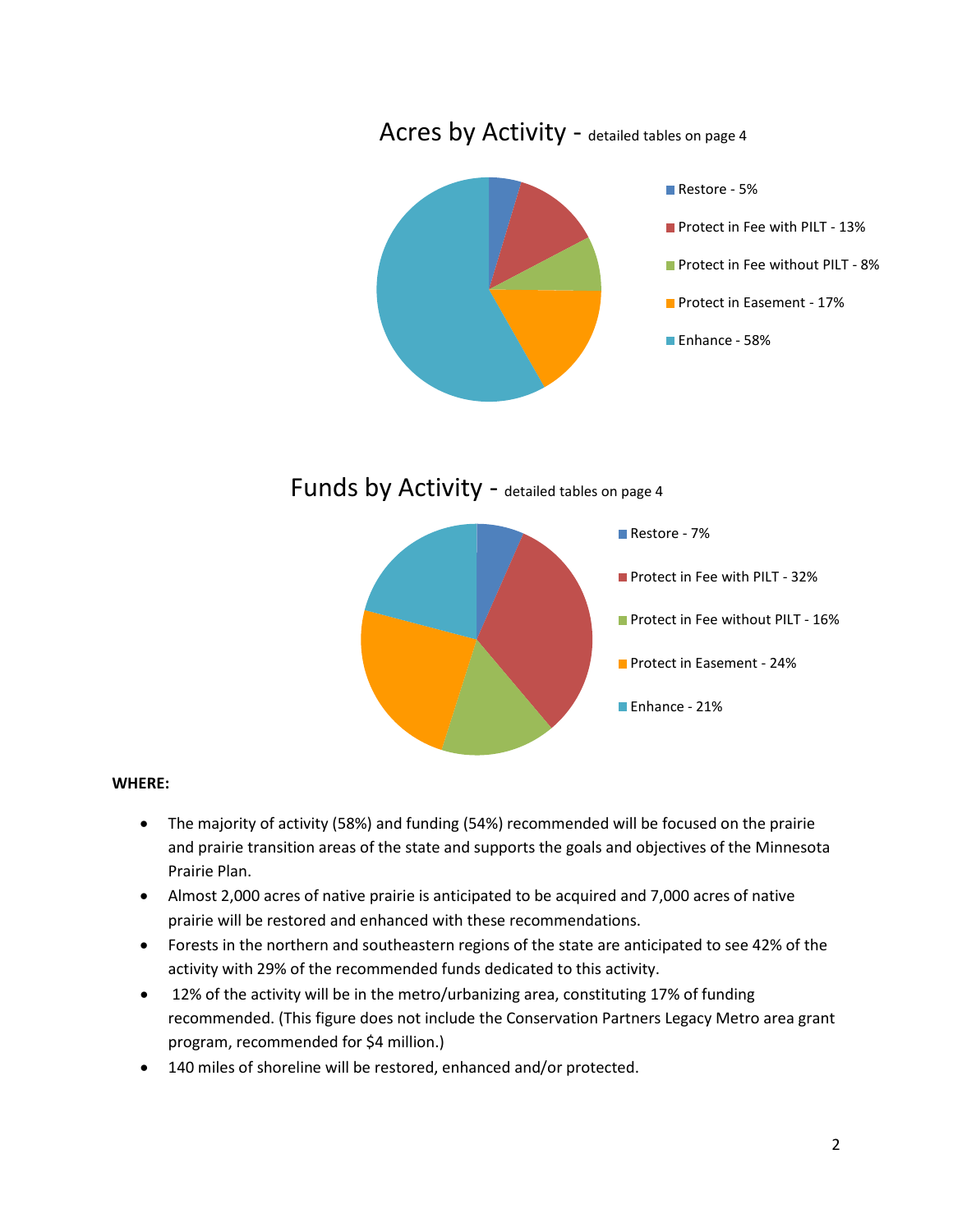#### **Acres by ecological section**



#### 0% 10% 20% 30% 40% 50% 60% 70% 80% 90% 100% Metro/Urban Forest/Prairie SE Forest Prairie Northern Forest Protect with PILT - 33% Protect w/o PILT - 40% Restore/Enhance - 28%

#### **Funds by ecological section**

#### **WHO:**

- Organizations recommended to receive funding include three park units, three watershed districts, one conservation district, four counties, one tribe, two state agencies, and thirteen non-governmental organizations.
- The continued investment in robust on-going programs constitutes 73% of the recommendations, including Metro Big Rivers, Ph. V, Living Shallow Lakes and Wetlands Initiative, Ph. IV, and Minnesota Prairie Recovery Project, Ph. V.\*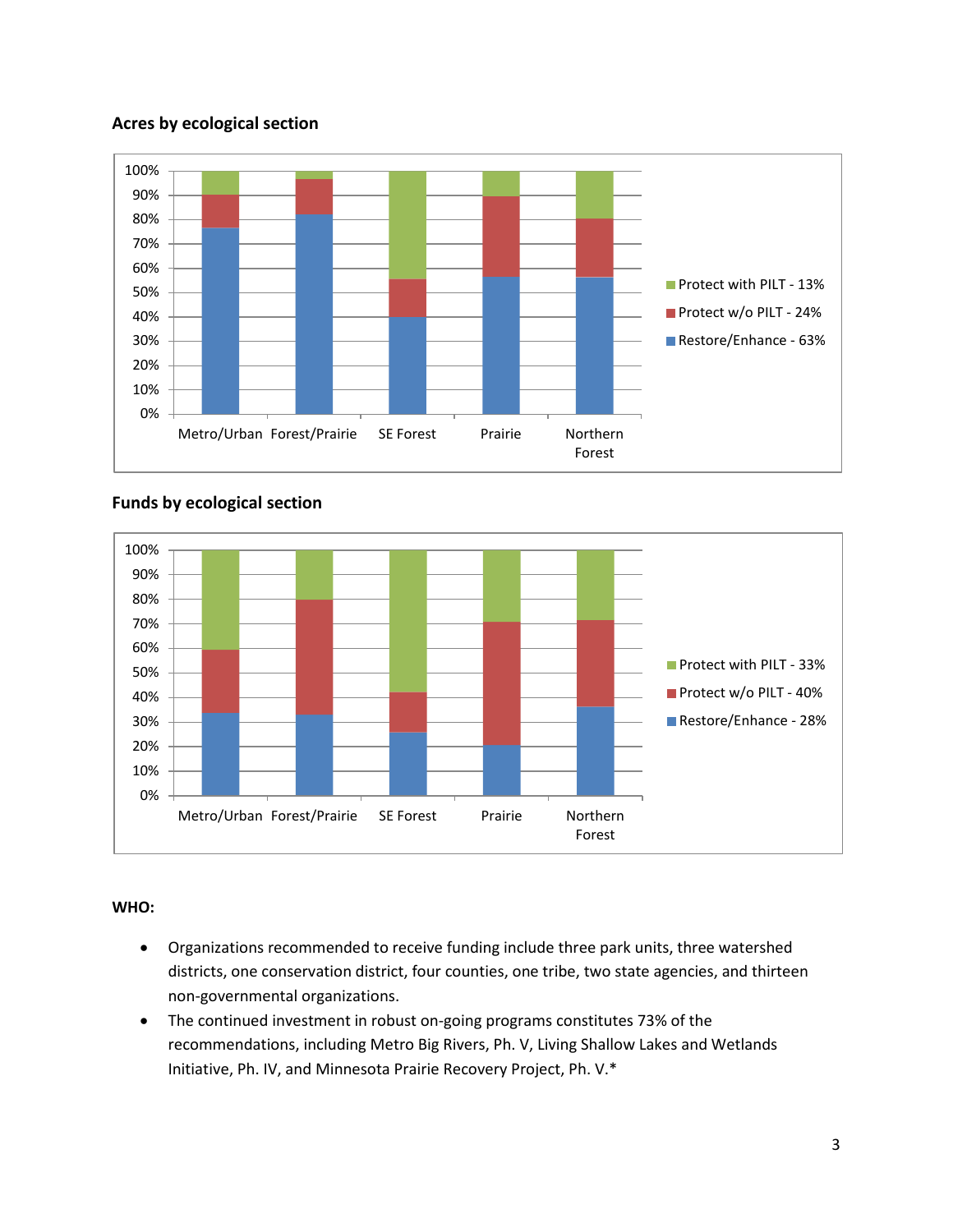- Over 25% of recommended programs involve two or more entities working in partnership to leverage resources to accomplish conservation objectives.
- Investments in public and private conservation partnerships involve 11 programs, which brings over \$35 million of leverage into play.

| <b>Acres</b>                       | Wetlands        | <b>Prairies</b> | <b>Forests</b> | <b>Habitats</b> | <b>TOTAL</b> | % of total |
|------------------------------------|-----------------|-----------------|----------------|-----------------|--------------|------------|
| <b>Restore</b>                     | $\mathbf 0$     | 846             | 98             | 1,593           | 2,537        | 5%         |
| <b>Protect in Fee with PILT</b>    | 450             | 2,026           | 2,077          | 2,320           | 6,873        | 12%        |
| <b>Protect in Fee without PILT</b> | 696             | 1,783           | 1,123          | 681             | 4,283        | 8%         |
| <b>Protect in Easement</b>         | 1,592           | 5,052           | 1,468          | 890             | 9,002        | 17%        |
| <b>Enhance</b>                     | 11,889          | 14,338          | 1,233          | 4,186           | 31,646       | 58%        |
| <b>TOTAL</b>                       | 14,627          | 24,045          | 5,999          | 9,670           | 54,341       | 100%       |
| As a percent of total              | 27%             | 44%             | 11%            | 18%             | 100%         |            |
|                                    |                 |                 |                |                 |              |            |
|                                    |                 |                 |                |                 |              |            |
| <b>Funds</b>                       | <b>Wetlands</b> | <b>Prairies</b> | <b>Forests</b> | <b>Habitats</b> | <b>TOTAL</b> | % of total |
| <b>Restore</b>                     | \$0             | \$1,251,000     | \$119,300      | \$5,173,000     | \$6,543,300  | 7%         |
| <b>Protect in Fee with PILT</b>    | \$3,312,000     | \$13,101,000    | \$6,306,700    | \$9,264,300     | \$31,984,000 | 32%        |
| <b>Protect in Fee without PILT</b> | \$3,768,000     | \$8,186,000     | \$2,535,000    | \$1,446,000     | \$15,935,000 | 16%        |
| <b>Protect in Easement</b>         | \$3,237,800     | \$15,041,300    | \$2,513,200    | \$3,194,700     | \$23,987,000 | 24%        |
| <b>Enhance</b>                     | \$6,626,000     | \$4,444,500     | \$1,874,200    | \$7,791,000     | \$20,735,700 | 21%        |
| <b>TOTAL</b>                       | \$16,943,800    | \$42,023,800    | \$13,348,400   | \$26,869,000    | \$99,185,000 | 100%       |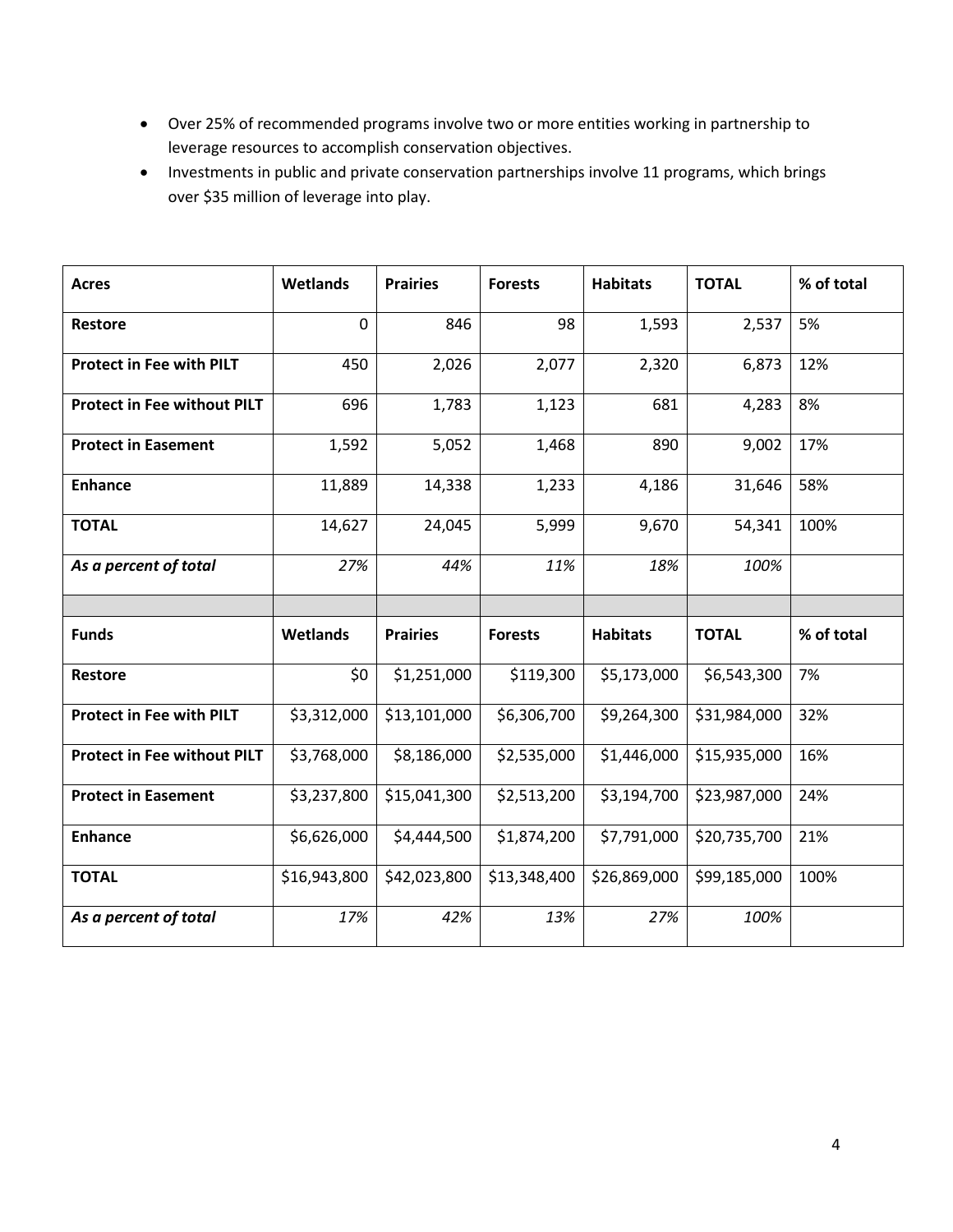| <b>Subdivision and Appropriation Title</b>                                                                                     | <b>Recipient</b>                                                                                                   | <b>Amount</b> |
|--------------------------------------------------------------------------------------------------------------------------------|--------------------------------------------------------------------------------------------------------------------|---------------|
| 2a DNR WMA and SNA Acquisition, Ph. VI                                                                                         | <b>DNR</b>                                                                                                         | \$8,145,000   |
| 2b Accelerating the WMA Acquisition, Ph. VI                                                                                    | <b>Pheasants Forever</b>                                                                                           | \$10,350,000  |
| 2c Minnesota Prairie Recovery Project, Ph. V                                                                                   | The Nature Conservancy                                                                                             | \$3,940,000   |
| 2d Northern Tallgrass Prairie National Wildlife<br>Refuge Land Acquisition, Ph. V                                              | The Nature Conservancy                                                                                             | \$2,450,000   |
| 2e Accelerating the Protection of Grassland and<br><b>Prairie Habitat with RIM-NPB Easements</b>                               | DNR, BWSR                                                                                                          | \$5,450,000   |
| 2f Minnesota Buffers for Wildlife and Water,<br>Ph. IV                                                                         | <b>BWSR</b>                                                                                                        | \$2,200,000   |
| 2g Cannon River Headwaters Habitat Complex,<br>Ph. IV                                                                          | <b>Trust for Public Land</b>                                                                                       | \$1,430,000   |
| 2h Accelerate Prairie Restoration and<br>Enhancement on DNR Lands, Ph. Vi                                                      | <b>DNR</b>                                                                                                         | \$1,530,000   |
| 2i Anoka Sandplain Habitat Restoration and<br><b>Enhancement, Ph. III</b>                                                      | Great River Greening, Anoka<br><b>Conservation District, Isanti</b><br><b>County Parks, Stearns County</b><br>SWCD | \$1,190,000   |
| 2j Crow-Hassen Prairie Complex Restoration<br>and Enhancement                                                                  | <b>Three Rivers Park District</b>                                                                                  | \$370,000     |
| 2k Prairie and Oak Savanna Restoration along<br><b>Mississippi and Rum Rivers</b>                                              | Anoka County                                                                                                       | \$380,000     |
| 3a Preventing Forest Fragmentation and<br><b>Protecting and Restoring Lake and Stream</b><br><b>Habitat in St. Louis River</b> | Fond du Lac Band of Lake<br><b>Superior Chippewa</b>                                                               | \$2,800,000   |
| 3b Northeastern Minnesota Sharp-tailed<br>Grouse Habitat, Ph. V                                                                | Pheasants Forever, Minnesota<br><b>Sharp Tailed Grouse Society</b>                                                 | \$3,150,000   |
| 3c Protecting Pineland Sands Aquifer Forest<br>Lands                                                                           | <b>DNR</b>                                                                                                         | \$1,050,000   |
| 3d Protecting Key Industrial Forest Lands In<br>Cass County, Ph. V                                                             | Cass County                                                                                                        | \$880,000     |
| 3e State Forest Acquisition, Ph. II                                                                                            | <b>DNR</b>                                                                                                         | \$950,000     |
| 3f Southeast Minnesota Protection and<br>Restoration                                                                           | The Nature Conservancy                                                                                             | \$5,770,000   |
| 3g Camp Ripley Partnership, Ph. IV                                                                                             | <b>BWSR, Morrison County SWCD</b>                                                                                  | \$1,200,000   |
| 3h Floodplain Forest Enhancement on<br><b>Mississippi River</b>                                                                | The Audubon Society                                                                                                | \$300,000     |
| 4a The RIM-WRP Program, Ph. VI                                                                                                 | <b>BWSR</b>                                                                                                        | \$9,710,00    |
| 4b Accelerating the Waterfowl Production Area<br><b>Acquisition, Ph. VI</b>                                                    | <b>Pheasants Forever</b>                                                                                           | \$7,280,000   |
| 4c Living Shallow Lakes and Wetland Initiative,<br>Ph. IV                                                                      | <b>Ducks Unlimited</b>                                                                                             | \$4,910,000   |
| 4d Wild Rice Shoreland Protection Program, Ph.<br>$\mathbf{III}$                                                               | DNR, BWSR                                                                                                          | \$1,060,000   |
| 4e Accelerated Shallow Lakes and Wetlands<br><b>Enhancement, Ph. VI</b>                                                        | <b>DNR</b>                                                                                                         | \$1,050,000   |